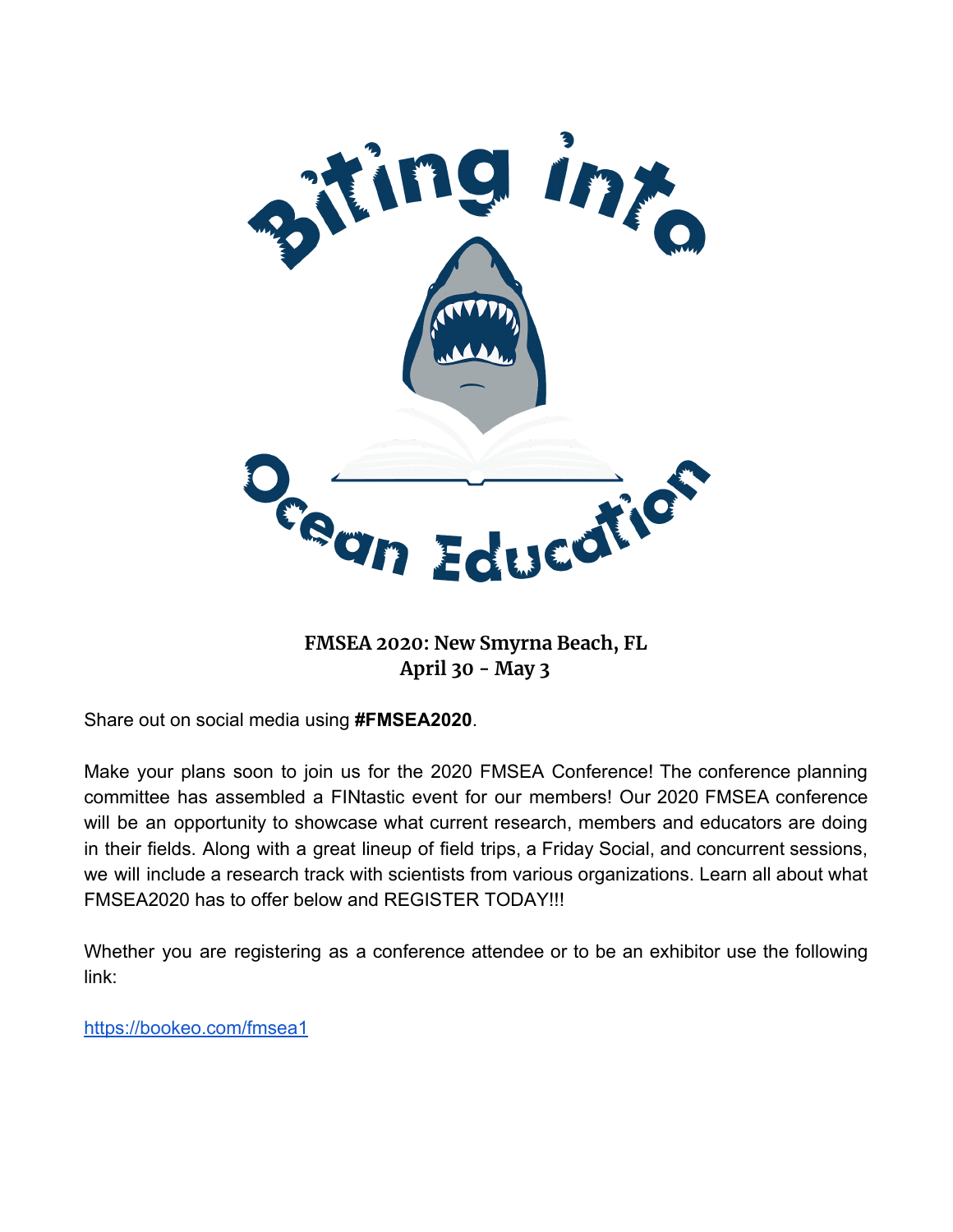# **Registration Rates:**

| <b>Membership Category</b>                                                 | 1/15/20 - 3/1/20 | 3/2/20-4/1/20 | 4/2/20-4/24/20 | Onsite<br>registration<br>4/30/20 -5/2/20 |
|----------------------------------------------------------------------------|------------------|---------------|----------------|-------------------------------------------|
| Conference<br><b>Registration (includes)</b><br>next year's<br>membership) | \$185            | \$200         | \$215          | \$250                                     |
| <b>Current Lifetime</b><br><b>Members Conference</b><br>Registration       | \$150            | \$165         | \$180          | \$215                                     |



# **The Conference Hotel: Hampton Inn New Smyrna Beach 214 Flagler Avenue, New Smyrna Beach, FL32169**

The Hampton Inn is nestled in the picturesque, coastal city of New Smyrna Beach, Florida, our hotel near the beach offers easy access to outdoor recreation, shops, marinas, restaurants, and the arts district. The city is bordered on the south by Canaveral National Seashore Park and to the east by the Atlantic Ocean. Take a stroll to the beach and discover 13 miles of stunning white sand near our New Smyrna Beach hotel. Explore the boutiques and galleries or relax with a coffee at one of the many sidewalk cafés and ice cream shops.

This inviting hotel in New Smyrna Beach, FL, offers a range of amenities to help make your stay comfortable and memorable. Start your day with Hampton's free hot breakfast and enjoy tasty waffles and oatmeal. Make the most of your leisure time with a workout in the fitness center or enjoy a dip in the sparkling outdoor pool. After a busy day, retire to New Smyrna Beach accommodations, and unwind on a clean and fresh Hampton bed®. Stay connected with free WiFi, use the handy lap desk to work from the comfort of your bed, or simply relax and watch TV.

### **CLICK HERE TO: Book your Room at the [FMSEA](https://hamptoninn.hilton.com/en/hp/groups/personalized/D/DABNSHX-FMS-20200430/index.jhtml?WT.mc_id=POG) Rates[!](https://hamptoninn.hilton.com/en/hp/groups/personalized/D/DABNSHX-FMS-20200430/index.jhtml?WT.mc_id=POG)**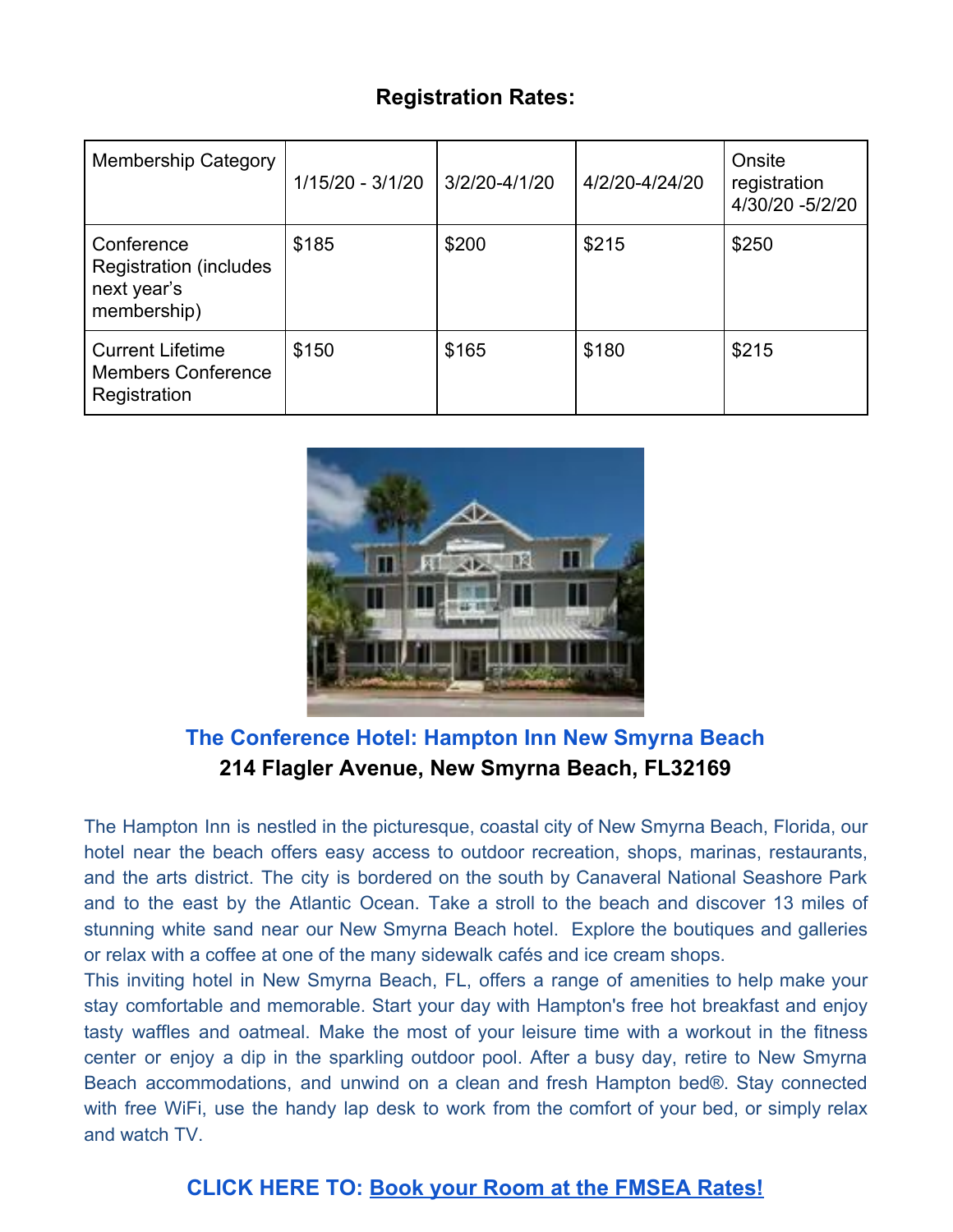Choose King, 2 Queens or King with a sofa Conference rate: \$159.00\*

#### **\*This offer expires March 30 REGISTER TODAY!**

There is a \$10 daily fee to park in the gated lot, however, there is free parking across the street.

Phone number: 386-898-9444



### **THURSDAY FIELD TRIP AT A GLANCE**

- **Sunset Kayak tour:** Paddle the backwaters of the Indian River Lagoon on our Guided Kayak EcoTour. Join one of our certified Florida naturalists for a fascinating exploration through mangroves, salt marshes, oyster reefs and more. Scan the water for dolphins and manatees, watch the shorelines and the skies for a variety of birds and learn about the distinctive salt-water plant life that thrives in the lagoon.
	- Cost \$25
	- Location: Please meet your guide in the lobby of the Marine Discovery Center. It is located at 520 Barracuda Blvd. New Smyrna Beach, Florida 32169.
	- $\circ$  Times: 6 8:30
	- Additional Information: Participants must be able to get in and out of the kayak. All kayak participants must wear closed-toe shoes. Participants are advised to bring water, sun protection (sunscreen, hat), bug spray, and a waterproof camera if desired.
	- \*\*This trip is currently full

# **FRIDAY FIELD TRIPS AT A GLANCE**

● **Total Immersion to Disappearing Island:** A ride on the Discovery boat takes participants to Disappearing Island for an extreme exploration experience. A naturalist will be onboard to share their knowledge of the most biologically diverse estuary in North America. Explorers will use seine nets and dip nets to discover and identify the animals found in the Indian River Lagoon.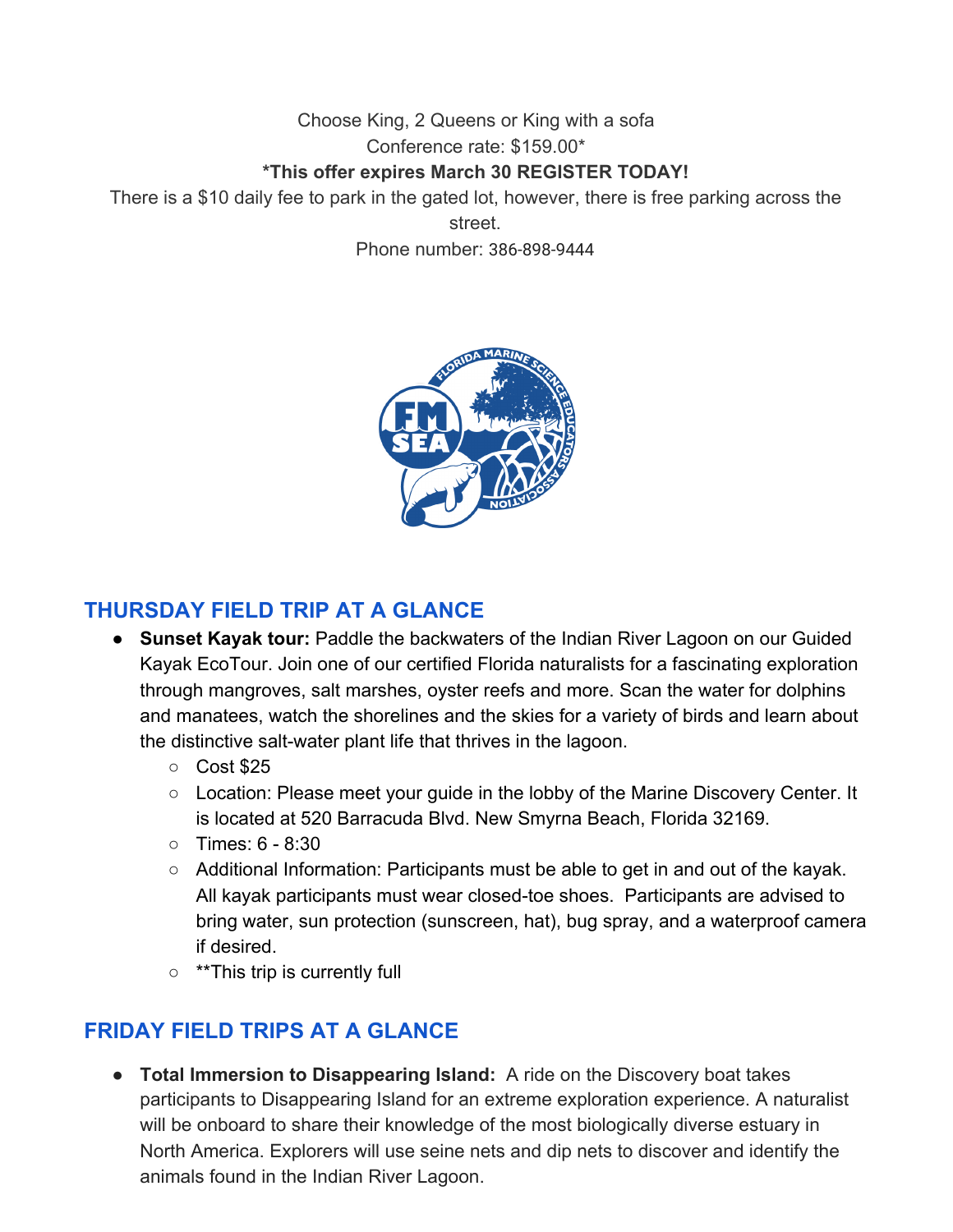- Cost: \$24
- Location: Meet at the Marine Discovery Center
- Time 9-1, due to the timing of this trip make sure you sign up for a Friday Field trip lunch
- Additional information: Participants must be able to get on and off the boat using stairs. Participants must also be able to walk in soft sand.
- **Get to Know the Seashore:** On this trip you will take a coast to coast walk through the Canaveral National Shore for field observation of zones between mosquito lagoon and the Atlantic ocean.
	- Cost: \$0
	- Location: Meet at the Apollo Visitors Center at the Canaveral National Shore
	- Times: We will offer two sessions for this field experience: 10-11am and 1-2pm
- **Paddle Board Excursion in Mosquito Lagoon:** Participants will enjoy a paddle board excursion on the flat waters of Mosquito Lagoon and paddle down wind down current. Pictures of the paddle excursion will be taken by the East Coast Paddle staff and distributed for free by way of emails.
	- Cost \$40
	- Times: Choose which works best for your travel plans! 9-10:30 and 11-12:30
- **Marine Science Center:** Guided on a tour of the Marine Science Center (MSC) focusing on Volusia County's ecosystems and MSC's rehabilitation efforts. Galley Aquarium exhibits, interactive hands on experience at the touch tank. Turtle terrace and get an insight into how we rescue, rehabilitate, and release the sick and injured sea turtles who come into our hospital. Finally, you will meet the raptors and walk through our bird sanctuary to learn the many fascinating facts about birds of prey.
	- Cost: free
	- Times: 10am-12pm
	- Location: Marine Science Center, 100 Lighthouse Dr., Ponce Inlet, FL 32127
- **Surfing with the Jimmy Lane Surfing Academy**: The Jimmy Lane Surfing Academy was founded in 1985. Jimmy Lane has over 38 years of diversified surfing experience. Participants will spend around 2 hours with Jimmy and his instructors to learn ocean and paddling skills as well as surfing technique and etiquette. Participants need to know how to swim and have no major health issues (back pain, knee injuries, etc.) Please inform the instructor if you have concerns about any health problems.
	- Cost \$40
	- $\circ$  Times: 10 a.m.-12 p.m.
	- Location to meet Grayce Kenemer Barck North Beach Community Park; Located at 1100 N. Atlantic Avenue, this park offers two large parking lots off Sapphire Road with a fee; however, there is parking on the grass along the road for free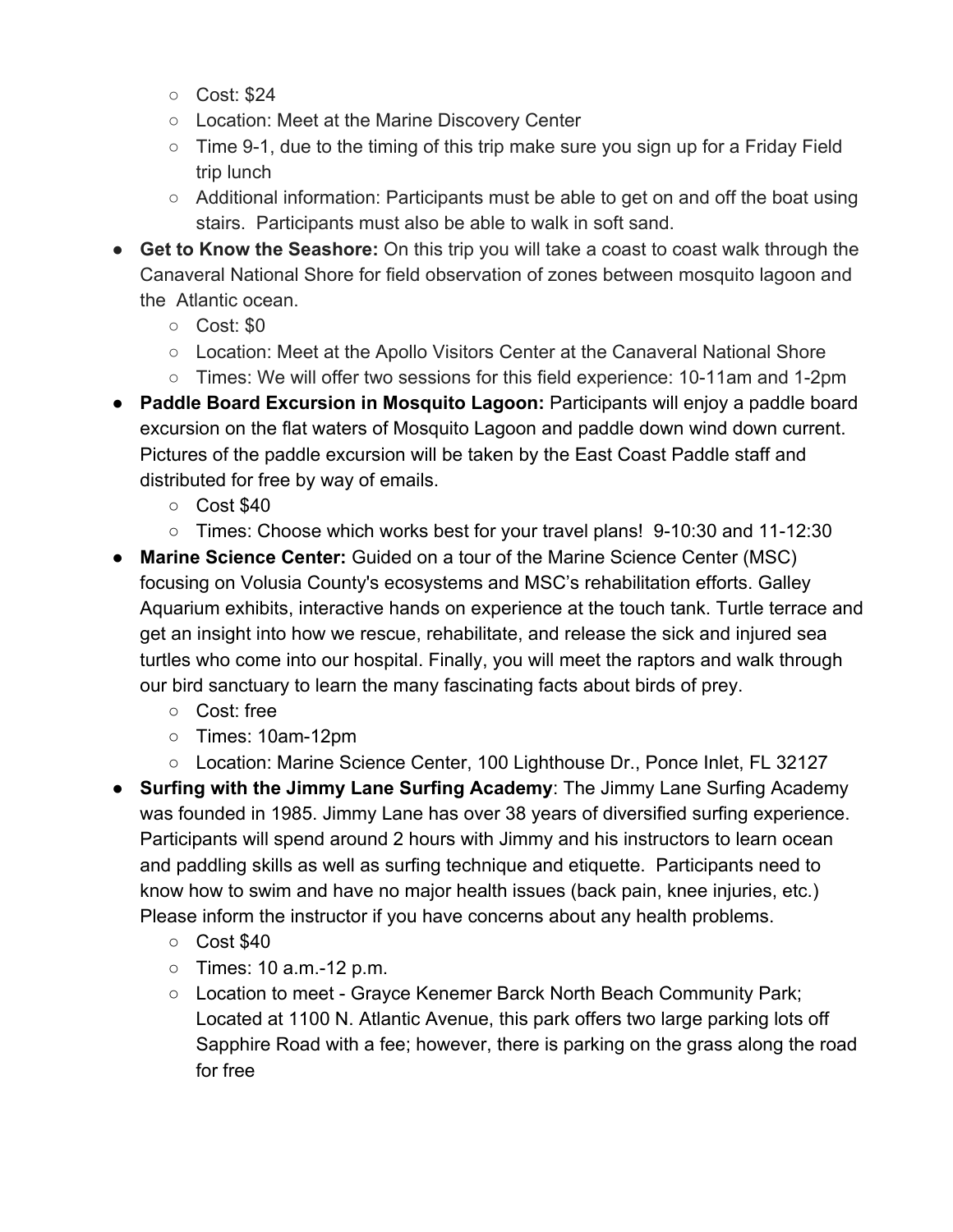# **FRIDAY EVENING EVENT:**

# **FMSEA Friday Social**

Hosted by FMSEA Past-President Jennie Fagan, President Katie Murray, and President-Elect Dana Henderson

- We welcome members to come to this opening kickoff. This is an event during which scientists give an informative presentation while the audience drinks and eats along. It's like the FMSEA conference... with beer, wine, & hors d'oeuvres! Join us for a casual evening of thinking, drinking, eating, and socializing.
- Friday, May 1, 2020; 6:00- 7:30 PM
- Complimentary domestic beer and wine, sodas, hors d'oeuvres.
- Location: Marine Discovery Center; 520 Barracuda Blvd, NSB, FL 32169

### Presentors:

- Michelle Anderson, Sharks4Kids
- Dr. James Gelsleichter, University Of North Florida
- Heather Marshall, State College of Florida
- Hannah Medd, American Shark Conservancy
- Eric Sander, Local Shark Expert

### **SATURDAY MORNING, AFTERNOON SESSIONS & EXHIBIT HALL New Smyrna Beach Middle School 1200 S. Myrtle Ave, New Smyrna Beach, FL 32168**

#### **Opening Keynote Speaker; Dr. Ellen Prager**

We begin Saturday in the auditorium with our keynote speaker, Dr. Ellen Prager, sharing about her new book, Escape Galapagos.

After Dr. Prager speaks enjoy the day attending our research track or concurrent sessions. If you would like to present at this year's conference, submit your session proposal by February 23. [Call for Presenters](https://docs.google.com/forms/d/e/1FAIpQLSde4dlZU-U1kI3aVfEcyo8pTpVmnYPbHignKAMKddTkIVufTg/viewform)

# **SATURDAY EVENING EVENT FMSEA Silent Auction, Annual Meeting,& Banquet**

Hidden Lakes Country Club (32 Fairgreen Ave, New Smyrna Beach, FL 32168)

Come join your FMSEA family for one last celebration before you head home. We will start the night with hors devours and a cash bar during our Annual Silent Auction to benefit teacher scholarships. At the conclusion of the Silent Auction we will enjoy a buffet style dinner during the Annual Board Meeting. Once the business is concluded, stick around for the fun! The photo booth will be back this year with even more fun!